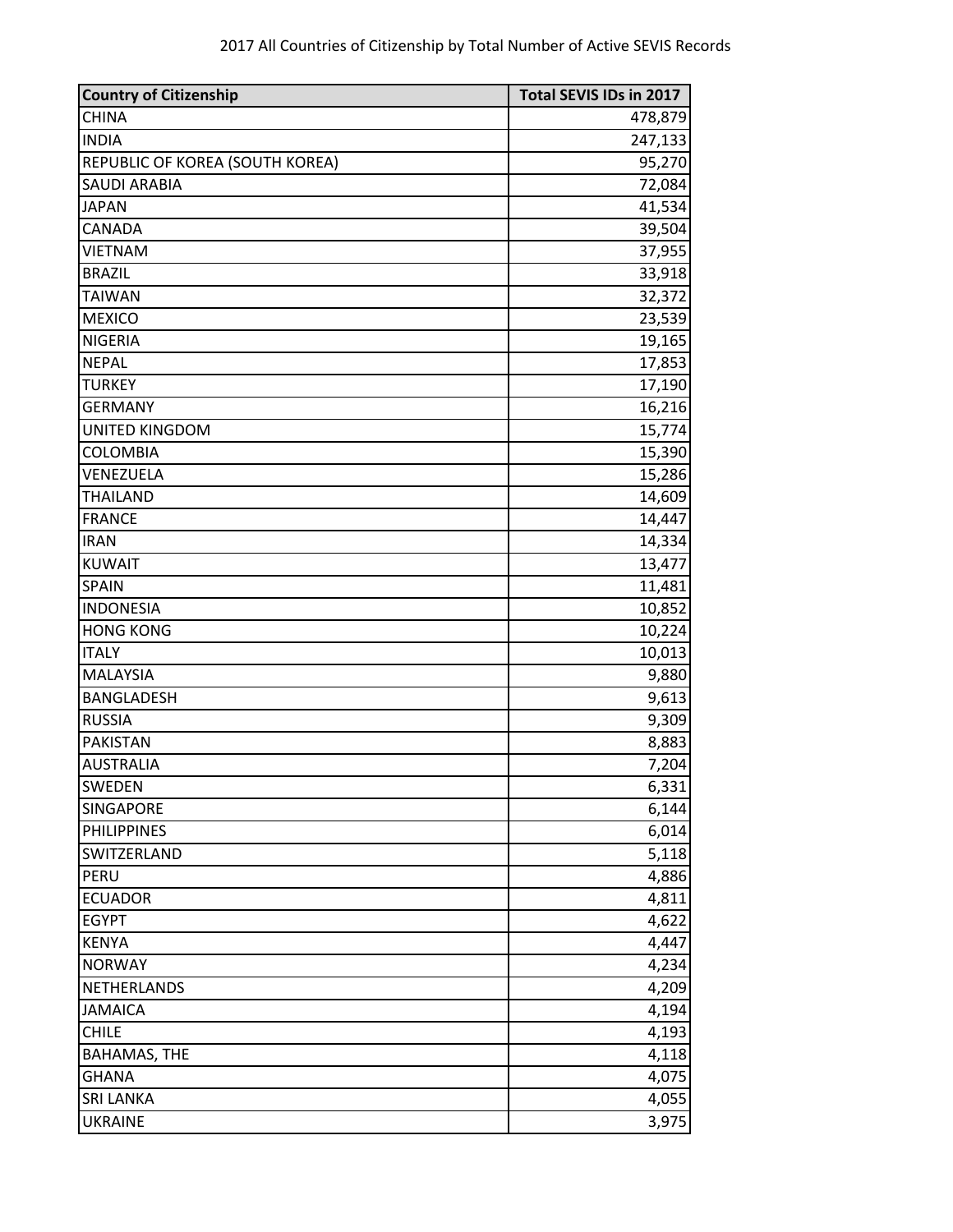| <b>MONGOLIA</b>           | 3,904 |
|---------------------------|-------|
| <b>JORDAN</b>             | 3,874 |
| <b>OMAN</b>               | 3,676 |
| KAZAKHSTAN                | 3,599 |
| ARGENTINA                 | 3,532 |
| <b>ISRAEL</b>             | 3,476 |
| <b>POLAND</b>             | 3,358 |
| UNITED ARAB EMIRATES      | 3,236 |
| PANAMA                    | 3,151 |
| <b>SOUTH AFRICA</b>       | 3,001 |
| <b>GREECE</b>             | 2,889 |
| <b>HONDURAS</b>           | 2,830 |
| <b>ETHIOPIA</b>           | 2,797 |
| <b>DENMARK</b>            | 2,578 |
| <b>DOMINICAN REPUBLIC</b> | 2,431 |
| <b>MOROCCO</b>            | 2,395 |
| <b>NEW ZEALAND</b>        | 2,265 |
| CAMEROON                  | 2,172 |
| <b>BURMA</b>              | 2,132 |
| <b>BELGIUM</b>            | 2,125 |
| LEBANON                   | 2,031 |
| <b>SERBIA</b>             | 2,028 |
| QATAR                     | 1,929 |
| <b>COTE D'IVOIRE</b>      | 1,911 |
| <b>RWANDA</b>             | 1,895 |
| <b>CONGO (KINSHASA)</b>   | 1,889 |
| <b>ANGOLA</b>             | 1,797 |
| TRINIDAD AND TOBAGO       | 1,767 |
| LIBYA                     | 1,758 |
| <b>ZIMBABWE</b>           | 1,751 |
| <b>BOLIVIA</b>            | 1,713 |
| EL SALVADOR               | 1,684 |
| <b>ROMANIA</b>            | 1,622 |
| <b>GUATEMALA</b>          | 1,606 |
| <b>COSTA RICA</b>         | 1,557 |
| <b>AUSTRIA</b>            | 1,536 |
| <b>IRELAND</b>            | 1,530 |
| <b>PORTUGAL</b>           | 1,514 |
| <b>CZECH REPUBLIC</b>     | 1,388 |
| <b>BULGARIA</b>           | 1,320 |
| <b>ALBANIA</b>            | 1,298 |
| <b>TANZANIA</b>           | 1,290 |
| <b>HAITI</b>              | 1,285 |
| <b>UZBEKISTAN</b>         | 1,259 |
| <b>FINLAND</b>            | 1,195 |
| <b>YEMEN</b>              | 1,169 |
| <b>HUNGARY</b>            | 1,145 |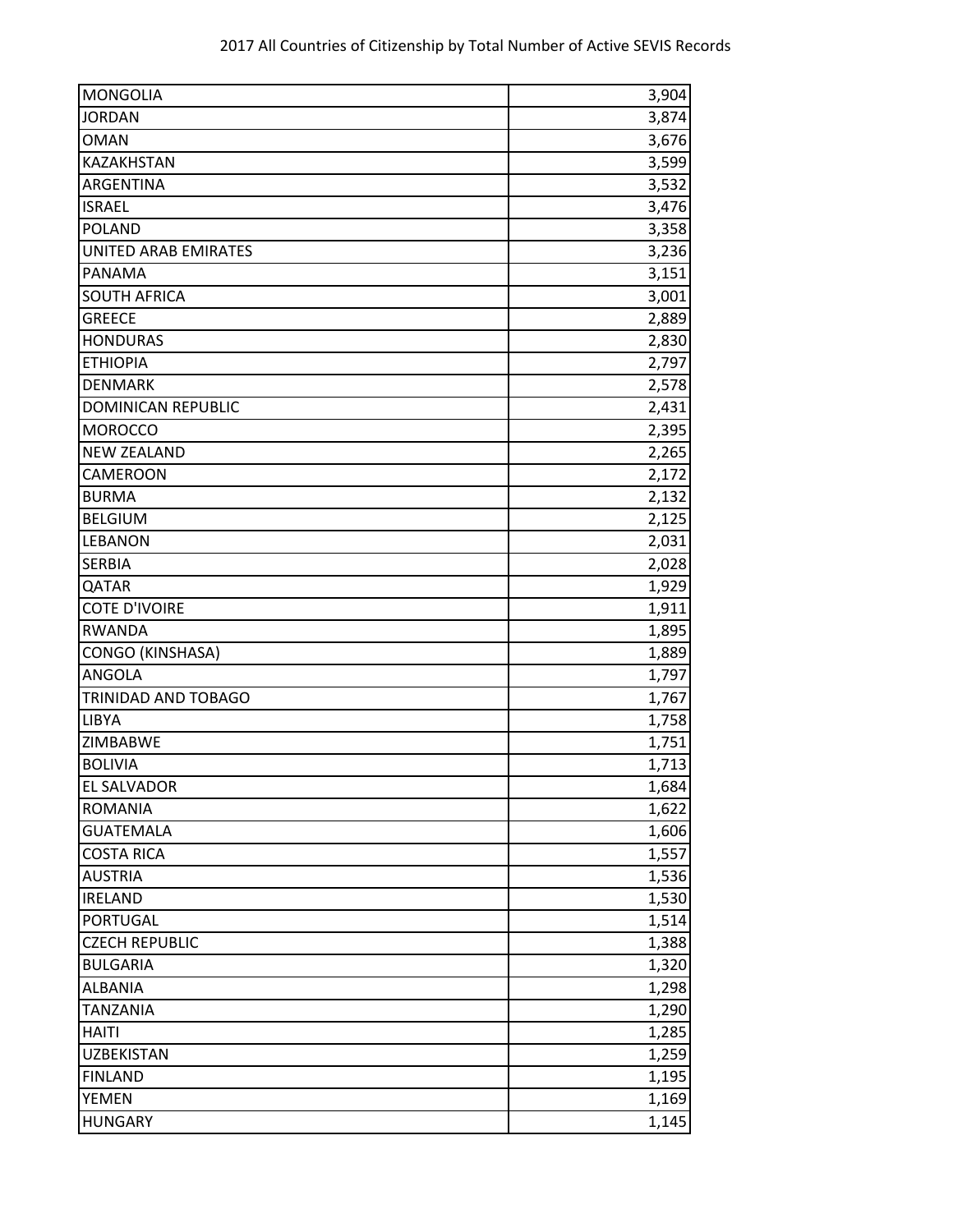| <b>UGANDA</b>            | 1,135 |
|--------------------------|-------|
| <b>BURKINA FASO</b>      | 1,060 |
| <b>TUNISIA</b>           | 934   |
| CAMBODIA                 | 905   |
| SENEGAL                  | 895   |
| <b>SYRIA</b>             | 880   |
| PARAGUAY                 | 852   |
| <b>CROATIA</b>           | 847   |
| <b>GEORGIA</b>           | 836   |
| AZERBAIJAN               | 795   |
| <b>BERMUDA</b>           | 773   |
| <b>IRAQ</b>              | 743   |
| <b>MACAU</b>             | 736   |
| <b>ALGERIA</b>           | 682   |
| <b>ICELAND</b>           | 653   |
| <b>SLOVAKIA</b>          | 647   |
| ZAMBIA                   | 623   |
| <b>BAHRAIN</b>           | 617   |
| MALI                     | 617   |
| <b>BELARUS</b>           | 586   |
| LITHUANIA                | 582   |
| <b>GABON</b>             | 576   |
| <b>EQUATORIAL GUINEA</b> | 563   |
| TURKMENISTAN             | 554   |
| NICARAGUA                | 540   |
| <b>CYPRUS</b>            | 518   |
| <b>DOMINICA</b>          | 516   |
| <b>BELIZE</b>            | 489   |
| <b>URUGUAY</b>           | 488   |
| <b>TAJIKISTAN</b>        | 486   |
| <b>BARBADOS</b>          | 473   |
| <b>WEST BANK</b>         | 461   |
| BOSNIA AND HERZEGOVINA   | 452   |
| <b>GUYANA</b>            | 445   |
| <b>SUDAN</b>             | 442   |
| LATVIA                   | 441   |
| AFGHANISTAN              | 434   |
| <b>BENIN</b>             | 428   |
| <b>MALAWI</b>            | 404   |
| <b>MOLDOVA</b>           | 404   |
| KYRGYZSTAN               | 400   |
| LIBERIA                  | 384   |
| <b>GAMBIA, THE</b>       | 381   |
| <b>SAINT LUCIA</b>       | 375   |
| <b>MACEDONIA</b>         | 367   |
| <b>SLOVENIA</b>          | 366   |
| ARMENIA                  | 364   |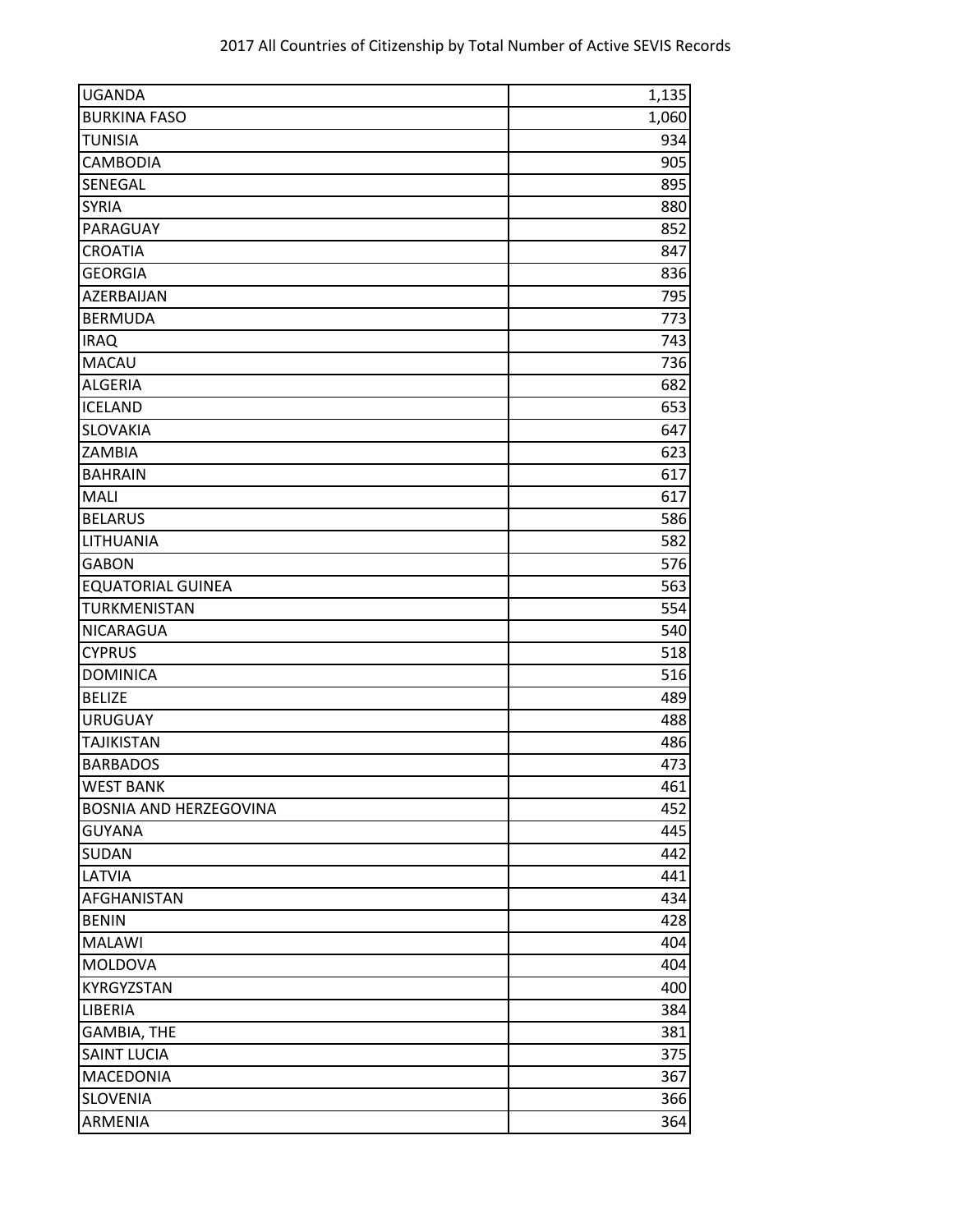| <b>MAURITIUS</b>                 | 345 |
|----------------------------------|-----|
| CONGO (BRAZZAVILLE)              | 334 |
| ANTIGUA AND BARBUDA              | 324 |
| SAINT KITTS AND NEVIS            | 316 |
| <b>TOGO</b>                      | 308 |
| <b>CAYMAN ISLANDS</b>            | 302 |
| <b>GRENADA</b>                   | 273 |
| <b>SIERRA LEONE</b>              | 263 |
| <b>BOTSWANA</b>                  | 260 |
| <b>NIGER</b>                     | 258 |
| <b>MONTENEGRO</b>                | 242 |
| <b>CURACAO</b>                   | 238 |
| <b>KOSOVO</b>                    | 238 |
| <b>ESTONIA</b>                   | 221 |
| <b>BURUNDI</b>                   | 216 |
| <b>BHUTAN</b>                    | 213 |
| SWAZILAND                        | 212 |
| PAPUA NEW GUINEA                 | 204 |
| <b>MADAGASCAR</b>                | 201 |
| LAOS                             | 193 |
| <b>ERITREA</b>                   | 178 |
| <b>GUINEA</b>                    | 178 |
| <b>GAZA STRIP</b>                | 169 |
| MOZAMBIQUE                       | 155 |
| <b>BRITISH VIRGIN ISLANDS</b>    | 149 |
| LUXEMBOURG                       | 146 |
| SAINT VINCENT AND THE GRENADINES | 142 |
| <b>MAURITANIA</b>                | 138 |
| <b>NAMIBIA</b>                   | 135 |
| <b>CAPE VERDE</b>                | 134 |
| SURINAME                         | 118 |
| <b>CUBA</b>                      | 92  |
| SOMALIA                          | 90  |
| <b>FIJI</b>                      | 89  |
| <b>SOUTH SUDAN</b>               | 87  |
| CHAD                             | 84  |
| <b>TURKS AND CAICOS ISLANDS</b>  | 81  |
| <b>ARUBA</b>                     | 78  |
| <b>LESOTHO</b>                   | 67  |
| <b>BRUNEI</b>                    | 65  |
| <b>SAINT MARTIN</b>              | 48  |
| <b>SINT MAARTEN</b>              | 48  |
| <b>TONGA</b>                     | 46  |
| <b>MALDIVES</b>                  | 45  |
| <b>STATELESS</b>                 | 43  |
| <b>MALTA</b>                     | 40  |
| CENTRAL AFRICAN REPUBLIC         | 35  |